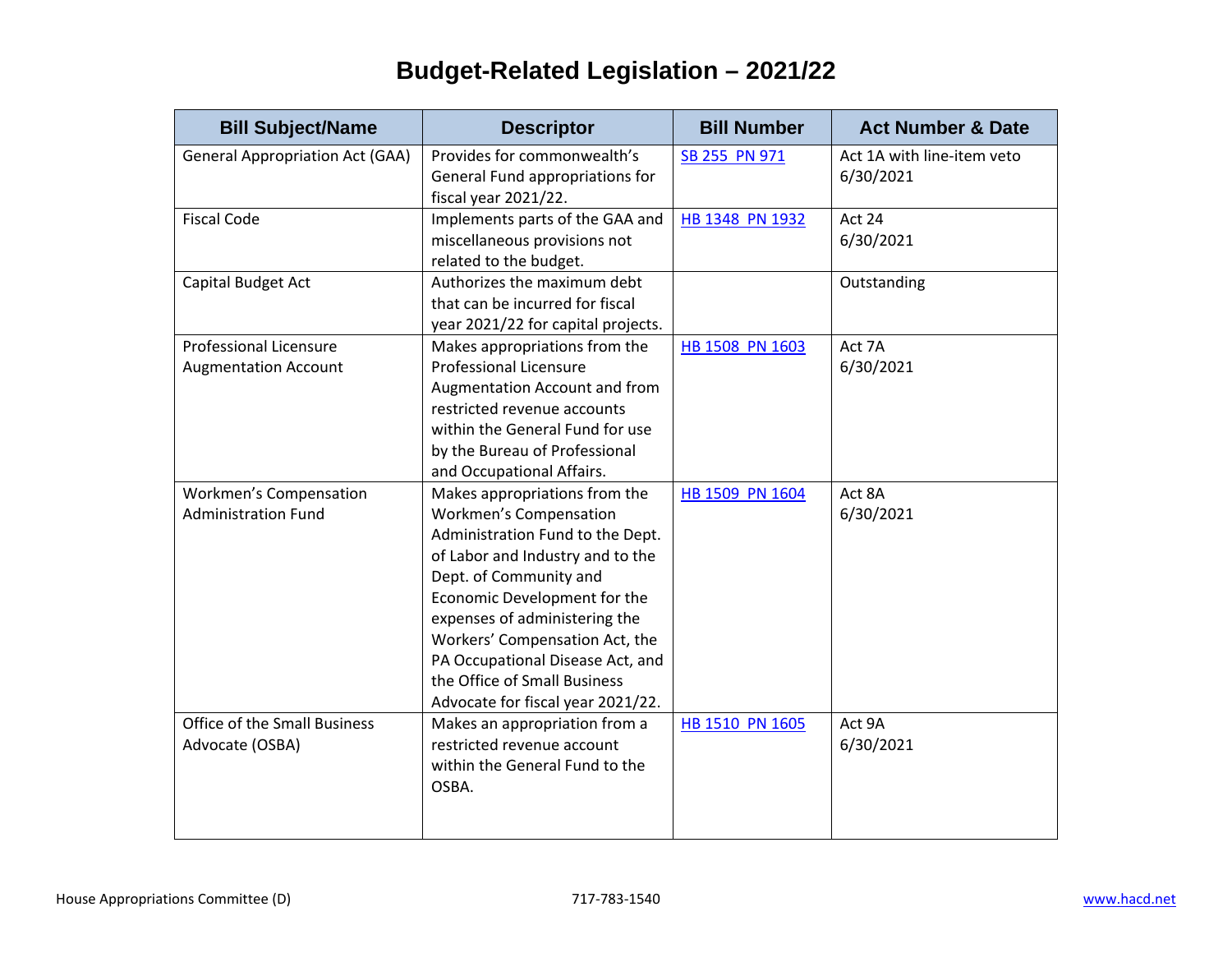## **Budget-Related Legislation – 2021/22**

| Office of Consumer Advocate            | Makes an appropriation from a      | HB 1511 PN 1606 | Act 10A   |
|----------------------------------------|------------------------------------|-----------------|-----------|
| (OCA)                                  | restricted revenue account         |                 | 6/30/2021 |
|                                        | within the General Fund to the     |                 |           |
|                                        |                                    |                 |           |
|                                        | OCA.                               |                 |           |
| Public School Employees'               | Makes an appropriation from the    | HB 1512 PN 1607 | Act 11A   |
| <b>Retirement Board</b>                | Public School Employees'           |                 | 6/30/2021 |
|                                        | Retirement Fund to the Public      |                 |           |
|                                        | School Employees' Retirement       |                 |           |
|                                        | Board to provide for its expenses  |                 |           |
|                                        | for fiscal year 2021/22.           |                 |           |
| State Employees' Retirement            | Makes an appropriation from the    | HB 1513 PN 1845 | Act 12A   |
| <b>Board</b>                           | State Employees' Retirement        |                 | 6/30/2021 |
|                                        | Fund to the State Employees'       |                 |           |
|                                        | Retirement Board to provide for    |                 |           |
|                                        | its expenses for fiscal year       |                 |           |
|                                        | 2021/22.                           |                 |           |
| Philadelphia Parking Authority         | Makes appropriations from the      | HB 1514 PN 1609 | Act 13A   |
|                                        | Philadelphia Taxicab & Limousine   |                 | 6/30/2021 |
|                                        | Regulatory Fund and from the       |                 |           |
|                                        | Philadelphia Taxicab Medallion     |                 |           |
|                                        | Fund to the Philadelphia Parking   |                 |           |
|                                        | Authority for fiscal year 2021/22. |                 |           |
|                                        |                                    |                 | Act 14A   |
| <b>Public Utility Commission (PUC)</b> | Makes appropriations from a        | HB 1515 PN 1610 |           |
|                                        | restricted revenue account         |                 | 6/30/2021 |
|                                        | within the General Fund and        |                 |           |
|                                        | from federal augmentation funds    |                 |           |
|                                        | to the PUC.                        |                 |           |
| <b>State Gaming Fund</b>               | Makes appropriations from the      | HB 1516 PN 1611 | Act 15A   |
|                                        | restricted revenue accounts        |                 | 6/30/2021 |
|                                        | within the State Gaming Fund       |                 |           |
|                                        | and from the State Gaming Fund     |                 |           |
|                                        | to the PA Gaming Control Board,    |                 |           |
|                                        | the Dept. of Revenue, the PA       |                 |           |
|                                        | State Police, and the Attorney     |                 |           |
|                                        | General for fiscal year 2021/22.   |                 |           |